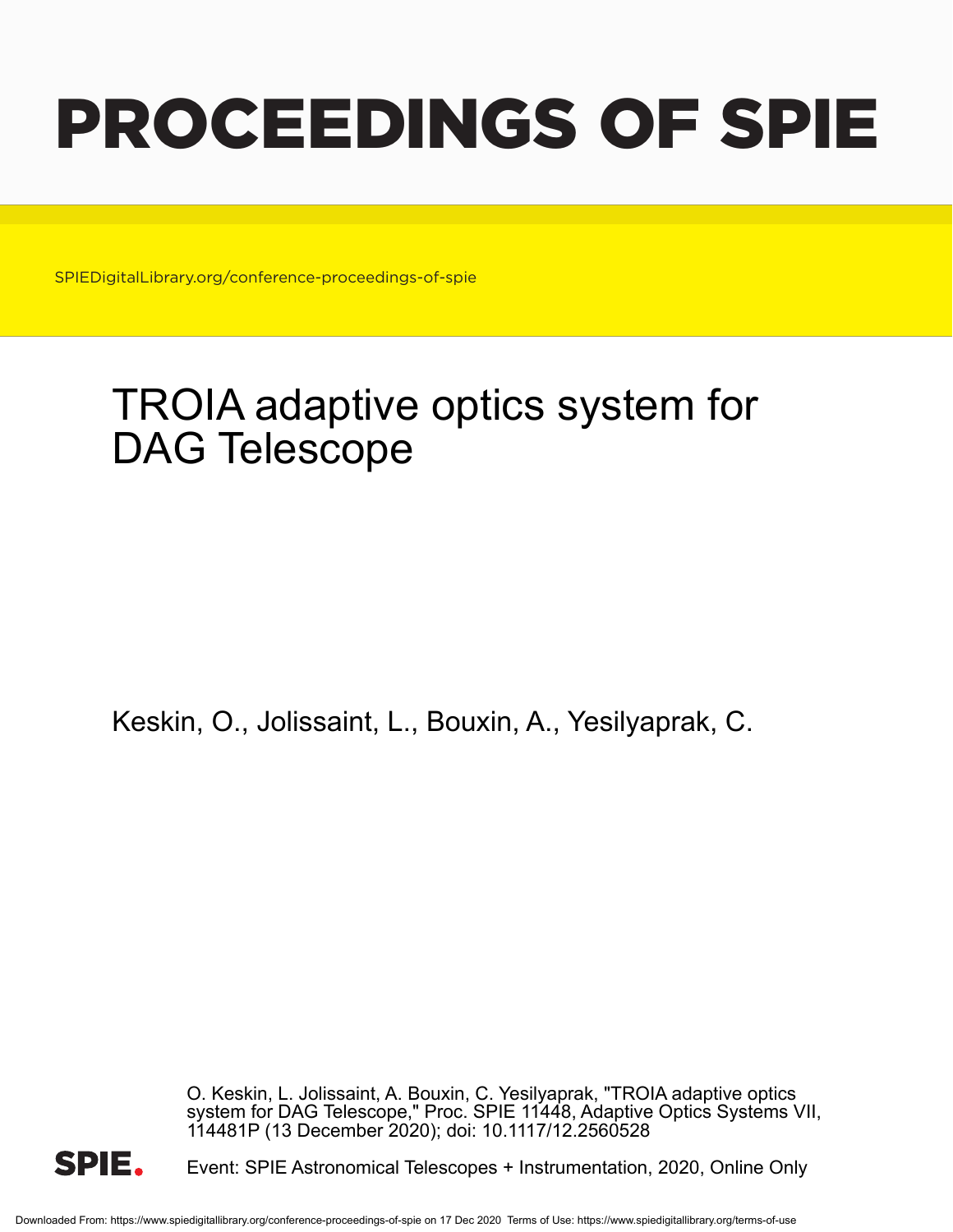# **TROIA Adaptive Optics System for DAG Telescope**

O. Keskin<sup>\*a,b</sup>, L. Jolissaint<sup>c</sup>, A. Bouxin<sup>c</sup>, C. Yesilyaprak<sup>d,e</sup>

<sup>a</sup> FMV Isik Univ. Center for Optomechatronics Research & Application (OPAM), Istanbul, Turkey;

<sup>b</sup>FMV Isik Univ. Dept. of Mechanical Eng. Istanbul, Turkey; Univ. of Applied Sciences Western Switzerland, Yverdon-les-Bains, Switzerland;

<sup>d</sup>Ataturk University Astrophysics Research & Application Center (ATASAM), Erzurum, Turkey;

<sup>e</sup> Ataturk University, Science Faculty, Dept. of Astronomy & Space Sciences, Erzurum, Turkey.

# **ABSTRACT**

This paper presents the specifications of TROIA - TuRkish adaptive Optics system for Infrared Astronomy system, the science rationale for these specifications, and description of the site technical and environmental conditions to be taken into account in the adaptive optics (AO) system design for the Eastern Anatolia Observatory - DAG telescope. With it's 468 actuators, EMCCD camera, and the pyramid wavefront sensor configuration; TROIA is able to adapt the degree of correction to a given guide star (GS) brightness during observations. The high actuator density of TROIA AO system will allow DAG to perform astronomical observations at ExAO performances.

**Keywords:** Adaptive Optics, TROIA, DAG Telescope, Pyramid WFS, ExAO

# **1. INTRODUCTION**

TROIA, already built and delivered to Ataturk University Astrophysics research and Application Center (ATASAM), is the first Turkish AO system. The objective is double and ambitious:

**Allowing high resolution astronomy:** seeing limited angular resolution is about 1", but 20 times better with a 4 m telescope with adaptive optics correction. The potential science gain is enormous.

**Adaptive optics development:** developing AO knowledge in universities in Turkey in order to offer this capabilities to the national astronomical community. At first light, DAG will be equipped with an AO system using natural guide stars (NGS). While laser guide stars (LGS) are highly desirable to maximize the sky coverage, AO laser technology is at a level of complexity that would be too difficult to handle on a first AO project. This shall be kept for a future upgrade of the system. TROIA is based on a flexible concept, where the number of corrected modes (aberrations) is systematically adapted to the atmospheric conditions and NGS brightness. This is possible thanks to the use of a 468 actuators deformable mirror (DM) and a pyramid based wavefront sensor (PWFS). In good conditions, Strehl ratio (image contrast) in the range 80 % to 90 % in the near infrared (NIR) will be achievable, while a decent Strehl ratio, allowing science data acquisition, will be accessible in moderate to bad seeing conditions. In this report, the specifications of TROIA system, the science rationale for these specifications, and description of the site technical and environmental conditions to be taken into account in the AO system design are presented.

#### **Science Rationale**

#### **DAG first generation instruments**

DAG first generation instruments will consist in a 30" FoV near-infrared (NIR) diffraction limited camera and a stellar coronagraph.

An AO infrared imager on a 4 m telescope can support a broad range of scientific interests needing high-definition NIR imaging: from low-mass star and exoplanet search and characterization to studies of star-formation in the Milky Way and nearby galaxies, as well as analyses of intermediate and high redshift galaxies, including imaging of electromagnetic counterparts to gravitational wave detections.

An AO based stellar coronagraph is the most suitable instrument to study nearby stars circum-stellar environment (protoplanetary discs, hot Jupiters etc.) DAG coronagraph will use a novel concept of star light suppression, using a

> Adaptive Optics Systems VII, edited by Laura Schreiber, Dirk Schmidt, Elise Vernet, Proc. of SPIE Vol. 11448, 114481P · © 2020 SPIE · CCC code: 0277-786X/20/\$21 · doi: 10.1117/12.2560528

#### Proc. of SPIE Vol. 11448 114481P-1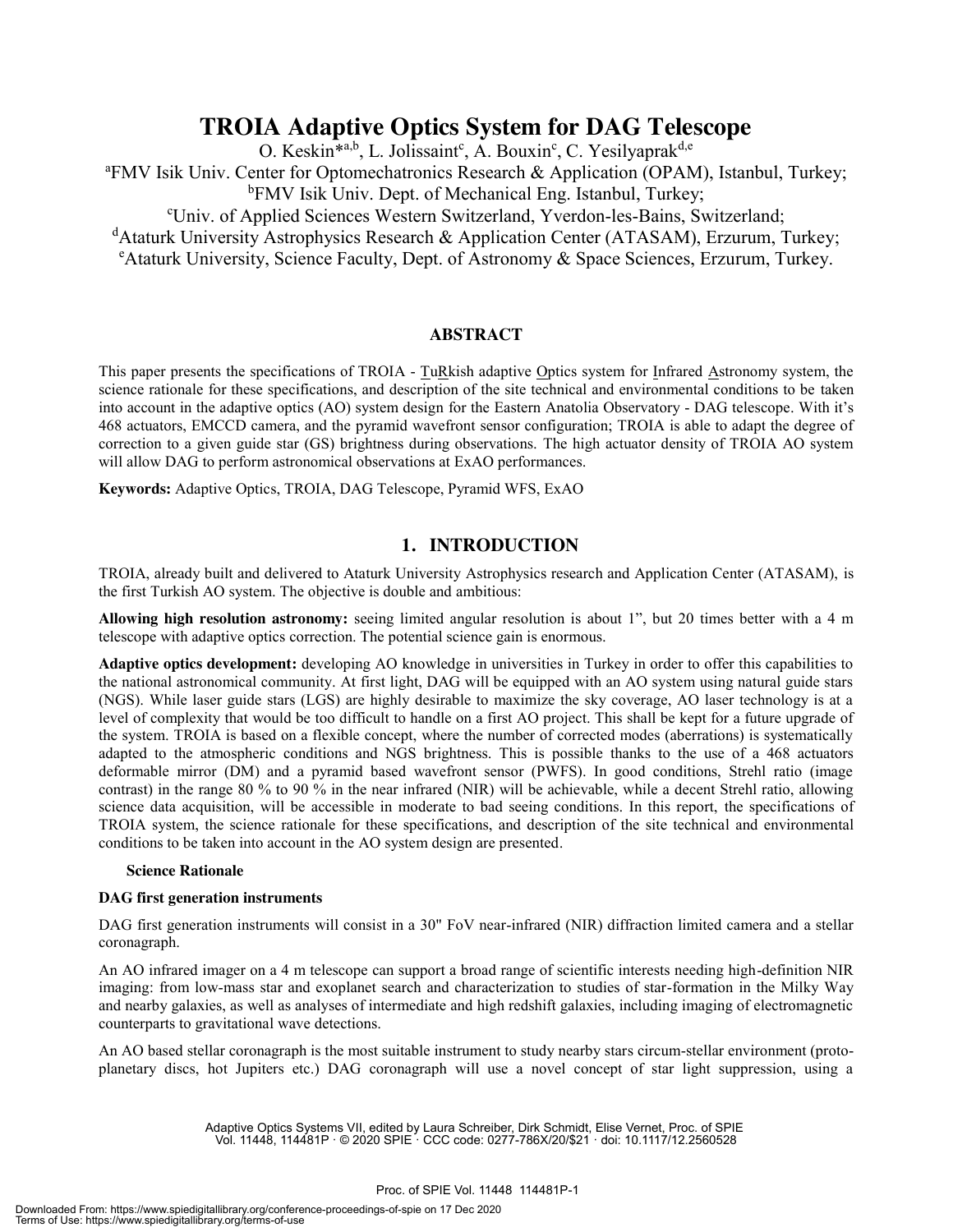programmable spatial light modulator (SLM) which can adapt to the structure of the star system, i.e it can suppress light from a multiple star system in one run, opening a completely new way of exploring stars' immediate environment.

#### **The need for a flexible AO system**

The AO coronagraph requires a high quality optical beam, i.e a Strehl ratio higher or equal to 80 % in the K-band (2.16 µm) and a beam tip-tilt of less than 20% of the diffraction limited point spread function (PSF) full-width at halfmaximum (FWHM). An AO system tailored for coronagraph science therefore requires a high order wavefront sensor (WFS) and deformable mirror (DM) to get an excellent correction level. This is turns requires bright natural guide stars (NGS), of visual magnitude 10 or lower.

A system tailored for coronagraph science will not be suitable for the more general NIR camera science cases introduced above, which require observations over a FoV quite larger (30") that the maximum 7" coronagraph FoV. Indeed, in order to run an AO observation (other than coronagraph) with the NIR camera, a NGS must be found inside the camera FoV. Now the probability to find a star of a given magnitude in a given FoV goes approximately as  $10^{mV/2}$ . AO correction is still significant with NGS magnitudes up to 14-15, if the seeing is not too bad. Therefore, the probability to run an AO observation is at least 100 times higher with a 15<sup>th</sup> magnitude star than with a 10<sup>th</sup> magnitude star.

Optimal observation with a 15th magnitude star requires a decrease of the number of corrected modes, because the lower the NGS photo flux, the higher the photon noise, therefore the lower the correction quality. This performance drop can be compensated by lower the number of corrected modes, i.e lower the degree of freedom of the system. Therefore, for a given NGS magnitude, there is always an optimum in the number of modes that must be corrected.

*In order to allow both coronagraph and classical NIR imaging, DAG AO system must be able to adapt the number of measured and corrected modes to the NGS visual magnitude.*

This is impossible if we use a WFS where the spatial sampling is fixed, as with a ShackHartmann system. A SH-WFS has a fixed number of optical lenslets, sampling the beam at a fixed spatial frequency. Changing the sampling period requires a change of lenslet array. This is very cumbersome, as this would require a realignment of the WFS. Besides, it is out of the question to have specific lenslet arrays for each desired sampling period, this would be very expensive.

The solution is to use a Pyramid type WFS<sup>1</sup>. Such system allows an adjustment of the spatial sampling in the pupil plane, because the sampling is done on a pixelized detector array (CCD), and pixels can be binned numerically at will. Moreover, a P-WFS is more light sensitive, and a gain of at least 1 visual magnitude can be expected wrt a SH-WFS system. It is also less sensitive to spatial aliasing than a SH-WFS.

Now, binning has its limitations, as the sampling period is necessarily limited to a few values: it is not possible to generate an arbitrary period by binning a fixed number of pixels across a fixed pupil diameter. Only if the sampling can be done numerically, using a resampling of the signal, can the sampling period be chosen at will. This require a very low noise detector, but today such devices are available, thanks to the electron-multiplied CCD technology (EM-CCD). Such systems have an electron multiplication stage before the reading amplifier, allowing to strongly increase the signal level with respect to the amplifier noise, leading to almost no (relative) noise.

The other strong advantage of a noiseless detector is that it allows an oversampling of the pupil without added noise, allowing a very significant relaxing of the required machining accuracy of the pyramid prism of the  $P-WFS^2$ , as the position of the 4 pupil images can be realigned numerically without loss of information.

To conclude, DAG AO system shall integrate the following elements:

- a high order deformable mirror to allow coronagraphic observations
- a pyramid wavefront sensor to allow a adjustment of the pupil plane sampling
- a noise-less detector to allow an arbitrary sampling period and a relaxation of the pyramid prism manufacturing specifications.

# **2. SELECTED DEFORMABLE MIRROR**

The contractual requirements at the beginning of the project were: single DM system, conjugated to the telescope entrance pupil (M1); natural guide star (NGS) based system; single pyramid wavefront sensor; classical AO control, with update towards a flexible control; and all components are based on proven and available technology.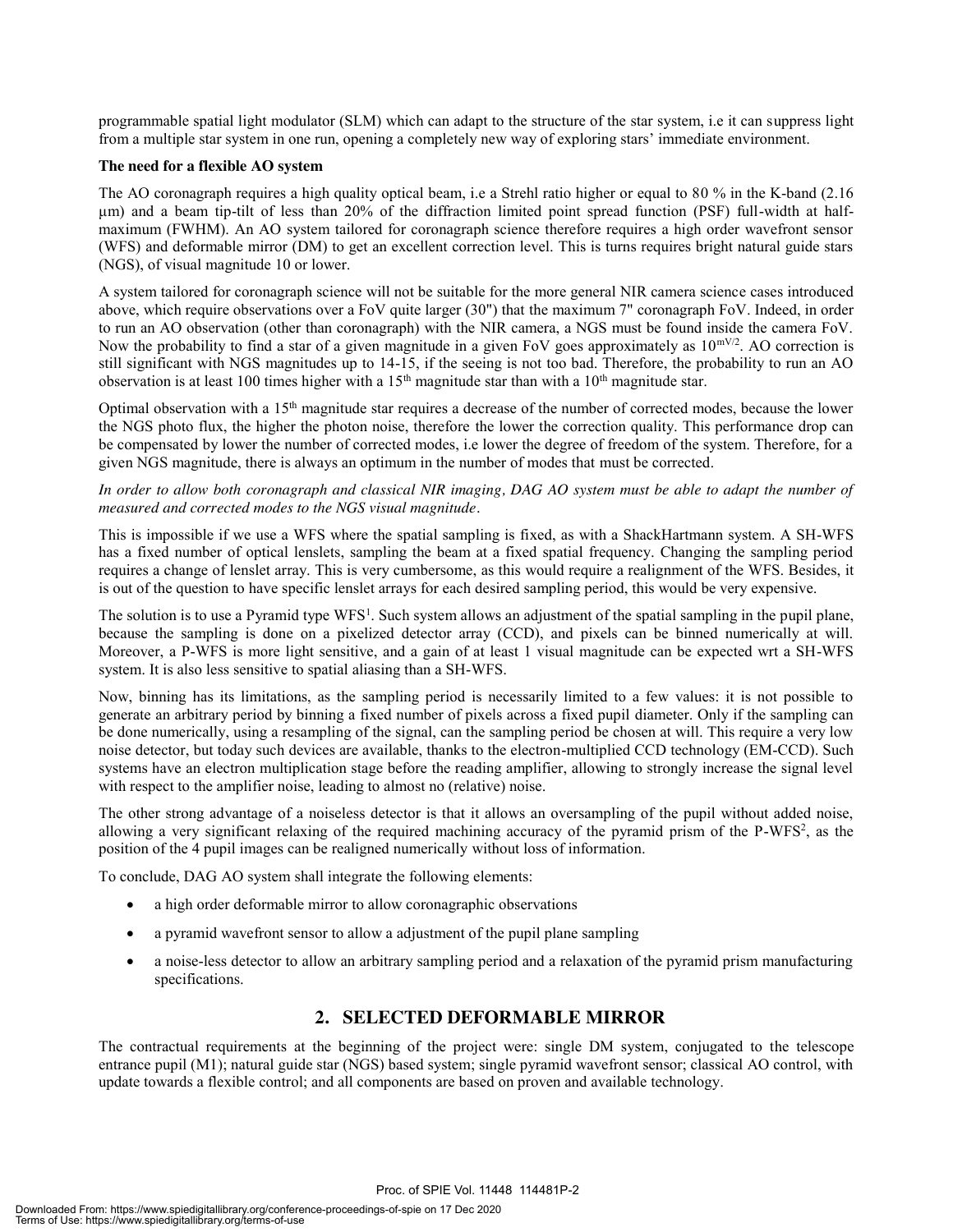In terms of applied methodology; the main parameter of a classical AO system is the DM inter-actuator distance (pitch). The selection method is the following :

- x explore the Strehl performance of the AO system as a function of the DM pitch for a range of NGS magnitudes up to 18;
- for each magnitude, optimize the wavefront sensor integration time (i.e the loop frequency) to get the best possible Strehl;
- we then have a set of cases between two extremes : small pitch, excellent Strehl for bright NGS but low limiting magnitude, and large pitch, low Strehl but high limiting magnitude;
- we select the DM that allows the best Strehl, and a pyramid wavefront sensor to allow for an adjustment of the spatial sampling as a function of the guide star and seeing conditions; then using the flexible concept, we can adapt the number of corrected modes to the PWFS measurements (only the modes with a high enough signal/noise ratio are corrected).

Once the DM pitch is selected, the next steps are:

- compute the required DM stroke and the required tip-tilt mirror stroke in case tip-tilt is corrected using a dedicated mirror,
- design the PWFS (tip-tilt modulation mirror, pyramid prism, relay lens, detector),
- define the AO computer requirements,
- define the wavefront error (WFE) budget for each element of the system (hardware and algorithm),
- finalize the optical design.

The central parameter of an AO system is the DM actuator pitch<sup>3</sup>, but there is no absolute optimal choice for this parameter: it depends on the light flux available for wavefront sensing. If a bright NGS is available near the science object (which might be used as the NGS) it becomes possible to finely sample the wavefront with a large number of lenslets, as there are enough photons to get a wavefront measurement with a good SNR. Therefore we could use an equivalently large number of actuators.

On the contrary, if the NGS is faint, we need to increase the light flux by selecting a larger lenslet, and we end up with a coarser sampling. The optimum pitch value is therefore the one that offers a decent correction while allowing the use of relatively faint NGS, to get a good enough sky coverage.



Figure 1: Optimal DM pitch in meters, as projected in the entrance pupil plane (M1) and NGS V magnitude.

Proc. of SPIE Vol. 11448 114481P-3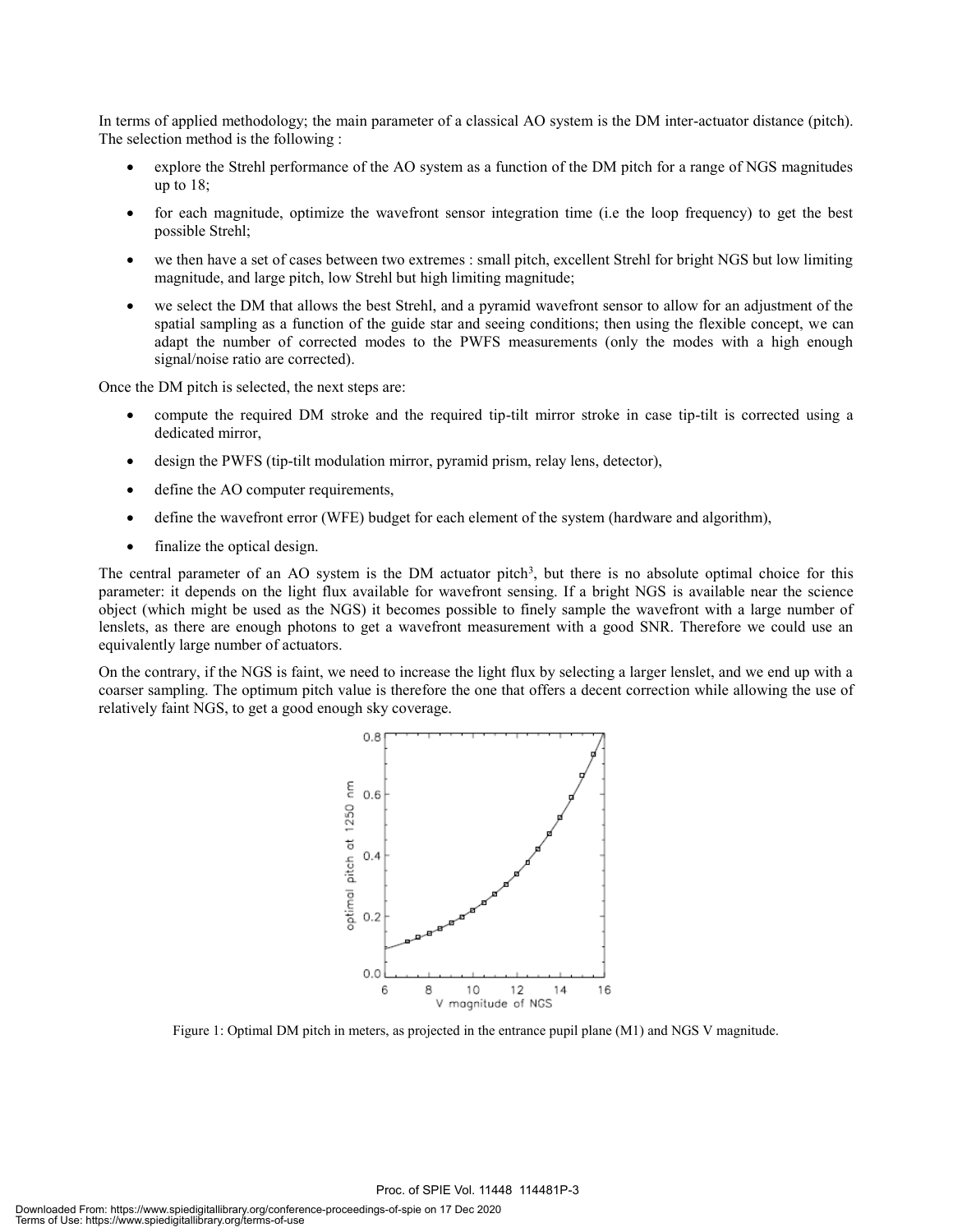To evaluate the effect of the NGS magnitude and DM pitch, we computed with PAOLA the Strehl for these parameters in the ranges indicated in section 5. The WFS integration time was optimized to maximize the Strehl at each magnitude. A SH WFS was considered for simplicity, but the limiting magnitude for a P-WFS would only be better. The results are shown in Figs. 2 and 3.

We can seen that for a given pitch, the Strehl decreases with the magnitude, as expected. If we plot the Strehl as a function of the pitch, for a given NGS magnitude (Fig. 3) we see that there is an optimal pitch, for which the Strehl is maximal. Indeed, the smaller the pitch, the lower the residual wavefront error (what we call the DM fitting error in the AO jargon), but on the other hand, the smaller the pitch, the smaller the amount of light per actuator (or WFS lenslet) then the larger the measurement noise. So, for a given guide star magnitude, there is an optimum pitch size, balancing the WFS noise and the fitting error, as illustrated in Fig. 1.



Figure 2: Strehl ratio as a function of the NGS V band magnitude for an increased number of lenslet across the pupil diameter (indicated). Wavelength is 1650 nm.



Figure 3: Strehl ratio as a function of the number of lenslet across the pupil diameter for increased NGS magnitudes (indicated).

Starting with 78 modes, we have 10 actuators across the pupil diameter. If we double this to 20 actuators, then we get 312 modes, which is essentially an Extreme AO regime (H-band Strehl of 0.9 according to Fig. 2), allowing excellent angular resolution and contrast. ALPAO (France) are selling DM with many actuators, up to 820. We show have computed the Strehl ratio in the R-I-J-H-K-L bands for a seeing angle of 1" (median) and 0.5" (best), for all the actuators options shown in the table above (from 88 to 820 actuators), considering a bright star, allowing to neglect the effect of the photon noise (which is acceptable in this first order model). The results are shown in Fig. 4.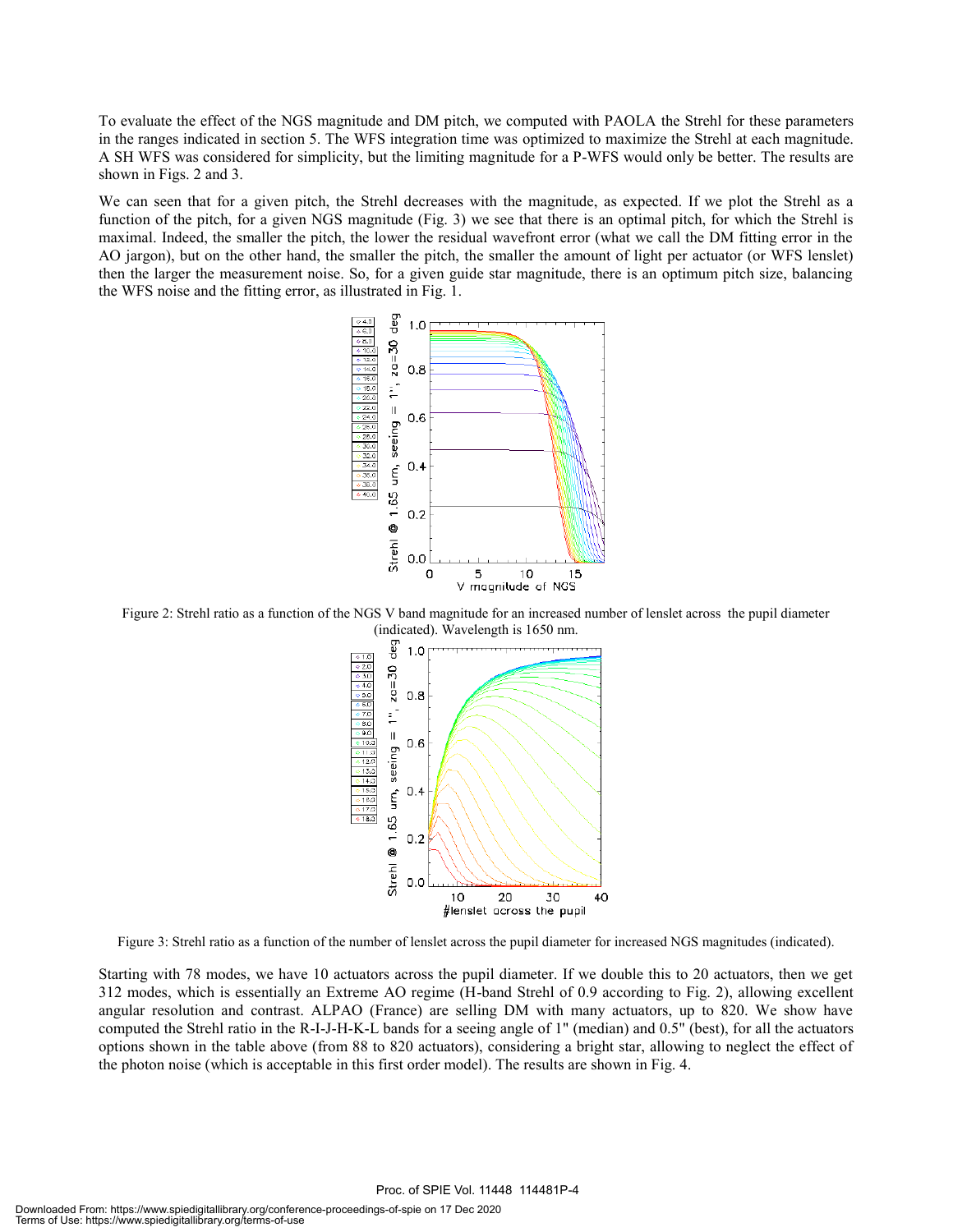We can see that there is basically very little difference of performance and cost between the two cases 88 & 97, and the same is true for the two cases 241  $\&$  277. If we were selecting ALPAO as the DM provider, then the basic (low order) system would require the DM-97, and the high order choice would have to be done between the DM-277 and the DM-468. With the former, it is not possible to do ExAO below K-band in median seeing conditions. With the later, it is possible in H-band. In the best seeing case, the DM-468 allows ExAO at 1  $\mu$ .



Figure 4: Left : Strehl versus wavelength and number of actuators, for a bright NGS (V=0) for the median and best seeing. Right : zoom on the Strehl above 60%, and for the three selected DM 97-277-468. Note that L-band is beyond the current scientific bands selected for DAG.

Therefore, we have selected ALPAO 468 actuators deformable mirror for DAG AO system. The number of modes that will be corrected will be defined by the AO control computer, on the basis of the NGS magnitude and seeing conditions. This DM, with its high density of actuators, will allow both coronagraphic and NIR imaging science. The DM compliance matrix (Table1) and array of actuators is shown in Figure5.

| <b>Property</b>                  | Specification* | <b>Result</b> | <b>Unit</b> | Pass/Fail |
|----------------------------------|----------------|---------------|-------------|-----------|
| Mirror best flat, residual error | $\leq$         | 2.10          | nm RMS      | Pass      |
| Linearity                        | < 3            | 0.18          | %           | Pass      |
| <b>Hysteresis</b>                | $\leq$         | 0.87          | %           | Pass      |
| Peak frequency                   | >2000          | 2783          | Hz          | Pass      |
| Frequency at -45° phase          | >1500          | 2632          | Hz          | Pass      |
| Settling time                    | < 0.5          | 0.29          | ms          | Pass      |

Table 1: Standard specifications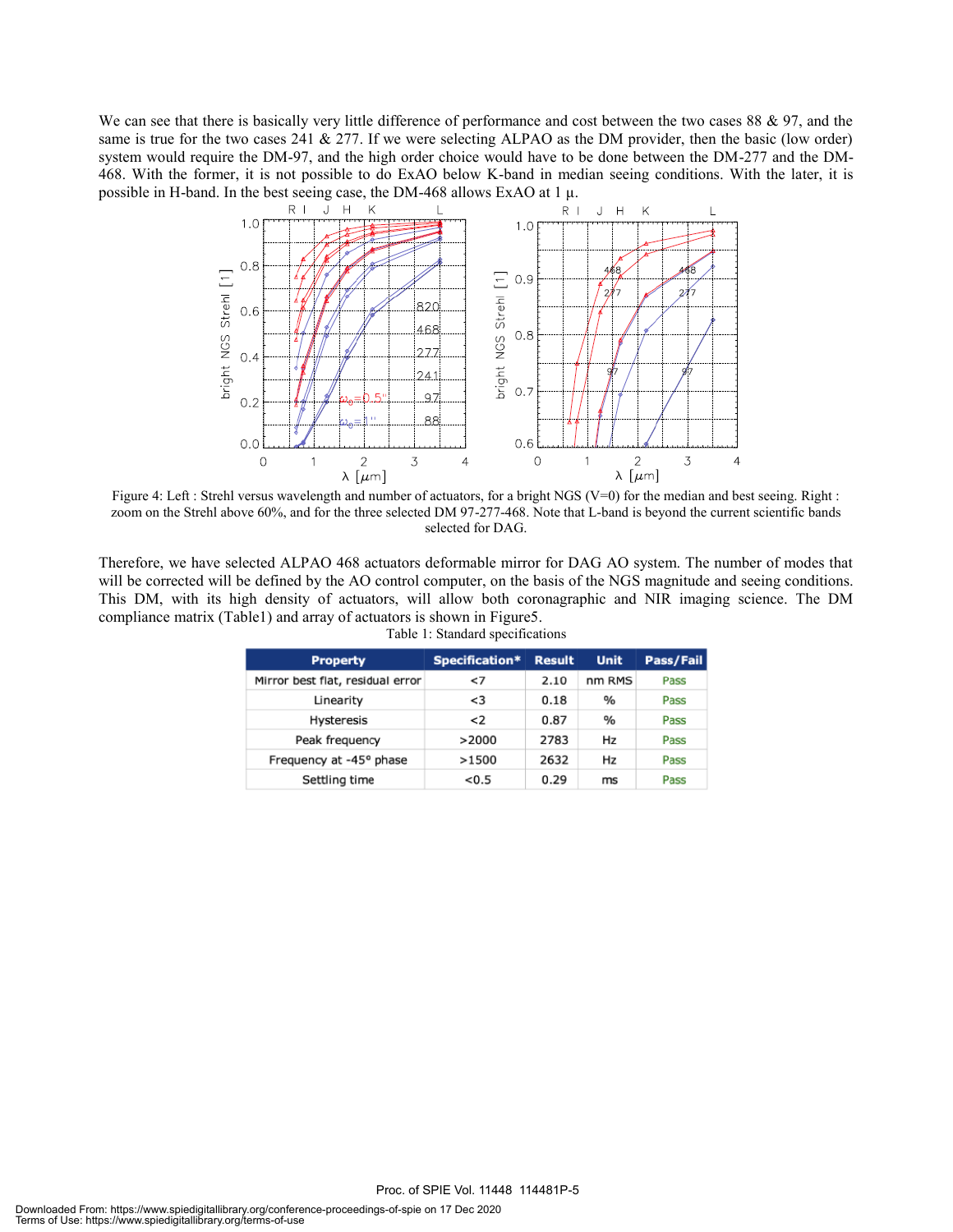

Figure 5: Left : Strehl versus wavelength and number of actuators, for a bright NGS (V=0) for the median and best seeing. Right : zoom on the Strehl above 60%, and for the three selected DM 97-277-468. Note that L-band is beyond the current scientific bands selected for DAG

# **3. SELECTED WAVEFRONT SENSOR SUB-SYSTEM**

#### **The P-WFS detector**

Number of pixels The DM has 22 actuators intervals (pitch) across the pupil. Therefore 22 pixels per pupil image would be needed on the detector. Now because the pyramid prism manufacturing tolerance is relaxed, to oversample by a factor 1.52 . Therefore, 33 pixels/diameter are required, which becomes 66 and 73 as the pupil images needs to be separated on the detector. The most affordable EM-CCD in the market with at least this number of pixels is the camera from the company NUVU, Québec, Canada. This camera has been selected as the P-WFS detector. The camera(s) characteristics are the following :

- frame size 128-by-128 (suits our needs).
- full 128 frame read at 1 kHz.
- read-out-noise (RON)  $RMS < 0.1$  e/px.
- technology based on EM-CCD (electron multiplied CCD); the EM gain is a random variable with known mean and RMS, and this is equivalent to multiply the photon noise variance by a factor 2 (approximately), which is not an issue because with other cameras RON is the main issue, not photon noise, so be removing RON we gain a lot in sensitivity.
- binning to improve RON is useless, because RON is essentially zero.
- air or liquid cooling available.
- camera for AO : detector cooled to −60∘.
- GUI is delivered with camera.
- there is a SDK library in C++ language to implement our own codes. works on Linux and Windows platform.
- size 150-by-150-150 mm.

#### **The P-WFS tip-tilt modulation mirror**

Circular modulation of the NGS image around the apex of the pyramid prism is done with a tip-tilt mirror (TTM) positioned in the pupil plane. The specifications of the TTM are given below

#### **Dimensions and incoming beam angle**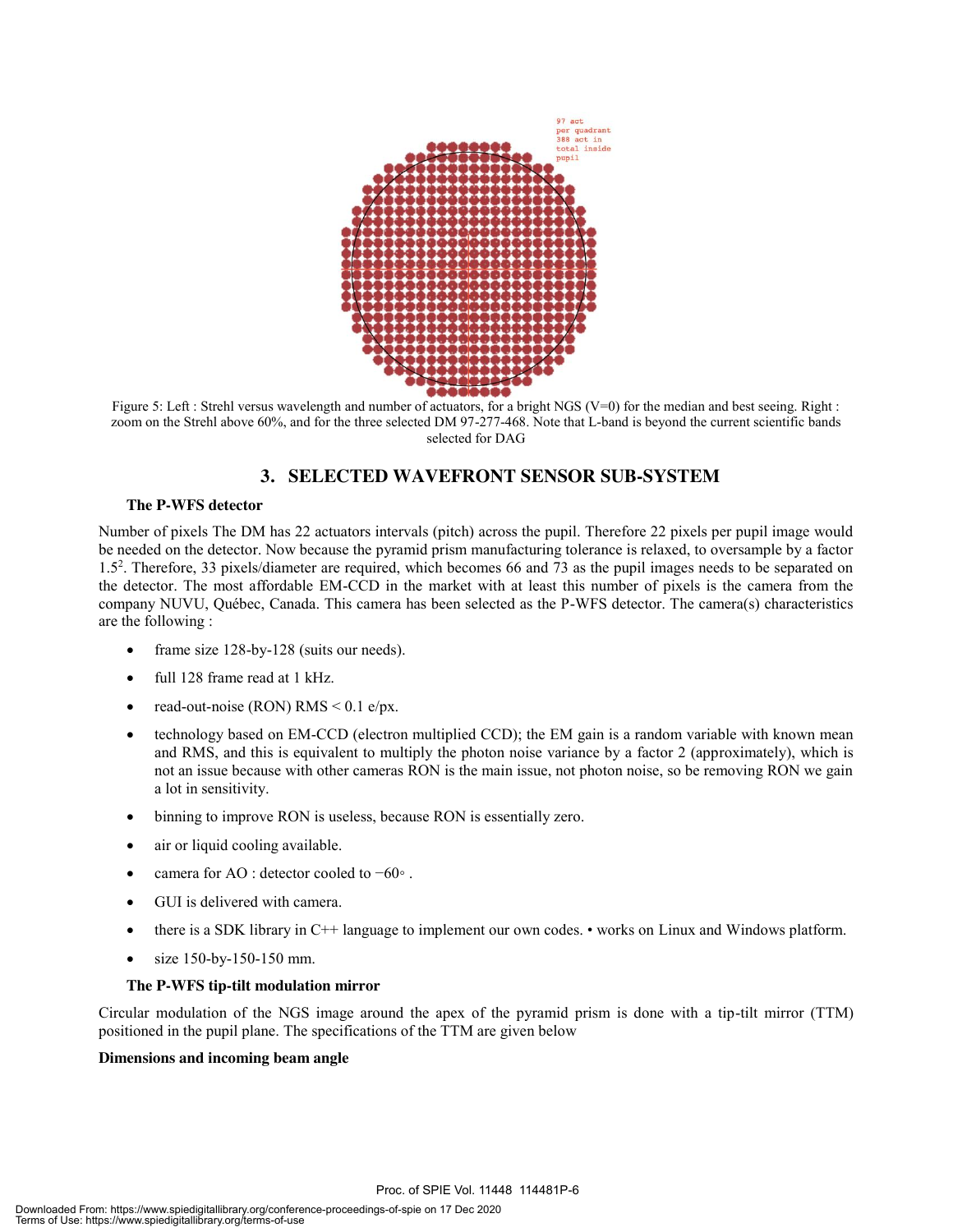| pupil diameter on the TTM                                                                           | 9.987 mm                |
|-----------------------------------------------------------------------------------------------------|-------------------------|
| NGS beam incidence angle wrt the normal of the TTM                                                  | $20^{\circ}$            |
| size (diameters) of the elliptical footprint of the NGS beam on the TTM $\mid$ 10.549 mm & 9.987 mm |                         |
| mechanical size after adding 10% to avoid edge defects                                              | 11.721 mm $& 11.097$ mm |

#### **Oscillation maximum angle**

According to the analysis done with YAO (see SPIE 2018 AO paper), the maximum modulation off-axis angle we need is 0.25" on sky. This is the optimal value for a seeing of 1.5". The TTM has to be located in an image of the pupil (the AO design provides this). Because this is an angle in the pupil, the TTM modulation angle has to be adjusted for the TTM diameter (Lagrange law). The entrance pupil diameter is 3940 mm, so we get

 $\theta_{tt, \text{opt}} = 3940/9.987 (0.25) = 98.628 = 478.163 \text{ grad}$ 

now taking into account the fact that the mirror doubles the incidence angle of any ray, we need to divide this by 2, so the required off-axis mechanical modulation angle has to be equal to

$$
\theta_{tt, \text{mec}} = 49.314
$$
" = 239.082  $\mu$ rad

TTM manufacturers prefers to specify the mirror angles in µrad therefore we may as well round this specification to 250 µrad.

#### **Oscillation angle accuracy**

The TTM shall generate a sin/cos oscillation in both  $x/y$  axis. Any error in the position of the beam generates an excess or a lack of time spent on each quadrant, with an immediate proportional impact on the estimation of the signal amplitude, then on the aberrations amplitude measurements.

If we set that the 3-σ error on the angle shall be no more than 1%, which induces a 3-σ error of the wavefront amplitude (for instance 10 nm for an input wavefront of 1000 nm), then,

$$
3 \sigma \theta / \theta_{t t, \text{mec}} \leq 0.01
$$
 i.e  $\sigma \theta \leq 0.833$   $\mu$  rad

i.e we want that 99.73 % of the time the angle stays within  $\pm$  2.5 µrad of the required angle, assuming that the angle error has a centered Gaussian statistics.

#### **Center of rotation**

Ideally, the center of rotation must be located on the vertex (center) of the mirror. But this is not possible because the tiptilt stage actuators attachment points are not co-located with the mirror surface, but a few mm below.

If the mirror has a thickness of e and if the distance between the pivot point and the platform is h, then, for a tilt angle  $\theta$ , the displacement of the mirror vertex along and perpendicularly to the optical axis ( $\Delta z$ ,  $\Delta x$ ) is given by

$$
\Delta z = (e + h) (1 - \cos \theta) \Delta x = (e + h) \sin \theta
$$

Typical mirror thickness is 5 mm, and according to preliminary discussions with TT PI stages providers, the pivot point is 4 mm below the platform. For an angle of 250 µrad, we find

 $\Delta z = 0.28$  nm  $\Delta x = 2.25$  µm

in other words the effect is completely negligible.

#### **Oscillation trajectory**

The command in  $\theta_x$  shall follow a sinusoidal function at the specified frequency (max 1.5 kHz) and amplitude (max 250 μrad). The command for the other angle  $θ<sub>y</sub>$  shall have a phase of  $π/2$  with respect to the other axis, in any direction (leading or trailing) as the direction of rotation has no influence on the wavefront sensor data acquisition.

#### **Oscillation frequency**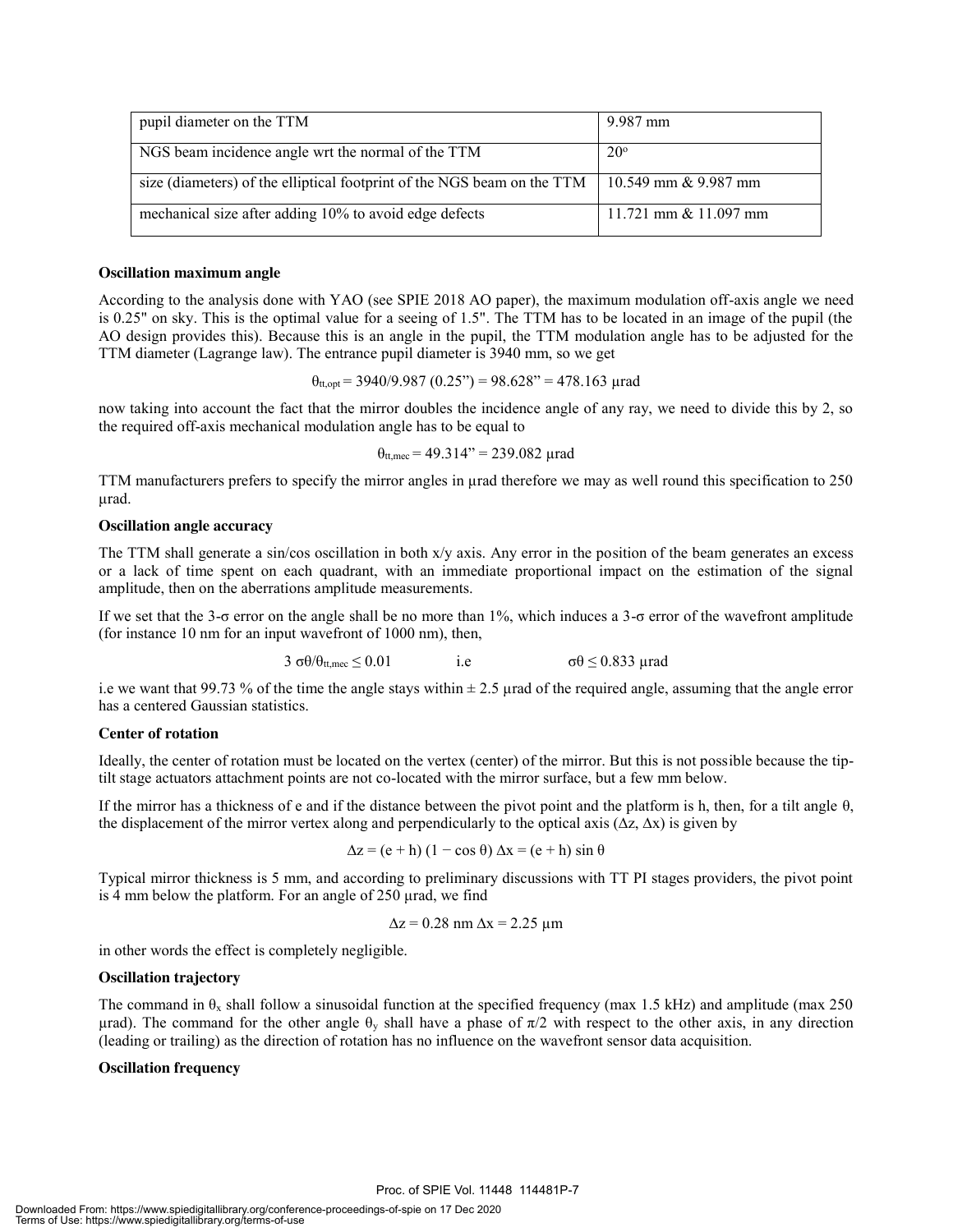The beam has to make an integer number of turns during one exposure. The specification is 1 kHz, and the goal is to make it possible to run at 1.5 kHz. The error on the driving frequency must be less than 1 Hz.

#### **Transient response time**

The mirror will work in a stationary regime, in a sense that wavefront sensor data acquisition will start only after the specified oscillation frequency and amplitude is reached. The transient time, defined here as the time for the mirror angle to be within  $\pm 10\%$  of the specified value, an be up to 10ms, as this is not a critical parameter. After a time not much longer than 10 ms, the mirror angle error shall be no more that the value specified in oscillation angle accuracy.

#### **Mirror mechanical diameter**

According to the table at page 10, the mechanical diameter must be larger than 11.7 mm, say 12 mm, or 1/2-inches.

#### **Mirror surface quality**

A wavefront RMS value of  $\lambda/20$  is enough, corresponding to 30 nm RMS at 600 nm, which is the central wavelength for WF sensing. This WFE applies to a diameter of 10.549 mm centered on the mirror. The rest of the mirror, on the edges, can have a larger WFE. The mechanical, surface error RMS must be therefore 15 nm.

#### **Mirror scratches and digs**

Specification 40-20 scratch-dig or better.

#### **Mirror coating specifications**

The coating shall allow a transmission above 90 % in the range 500 to 900 nm, for a normal incidence. Besides, the coating shall be able to keep its reflectivity for more than 5 years, ideally 10 years, and it shall be easy to clean its surface.

#### **Specifications summary**

| maximum mirror mechanical angle | $250 \mu$ rad                          |
|---------------------------------|----------------------------------------|
| mechanical angle accuracy       | $\leq$ 0.8" µrad (3- $\sigma$ )        |
| trajectory                      | Circle                                 |
| center of rotation              | can be below the mirror vertex         |
| rotation frequency (1 turn)     | 1 kHz and 1.5 kHz as a goal            |
| transient response              | $max 10$ ms                            |
| mechanical diameter             | app. 12 mm (more than $11.7$ mm)       |
| surface error RMS               | 15nm                                   |
| mirror scratch digs             | $40 - 20$                              |
| mirror coating                  | $\geq$ 90% refl. 500-900 nm, 10 years. |
|                                 |                                        |

#### **Selected tip-tilt mirror and gimbal mount**

After a market study, it has been decided to buy the TTM model S-331K025 from Physik Instrumente (PI) GmbH (Karlsruhe, Germany). This TTM is itself mounted on a gimbal system allowing a selection of the NGS in the AO system 1' FoV to align it on the prism apex, before modulation. The gimbal mount that is selected is the model 8816-RC from Newport, Inc.

# **4. OPTICAL TURBULENCE CONDITIONS AT THE SITE**

#### **Seeing angle**

A seeing monitor is installed at the site (MASS/DIMM system) and produce data with more and more regularity. Beside, James Osborn (University of Durham, UK) has kindly offered to run his seeing prediction model, using satellite weather data acquired during 1 year. Fig. 6 shows local seeing measurements and Osborn's model seeing prediction for a full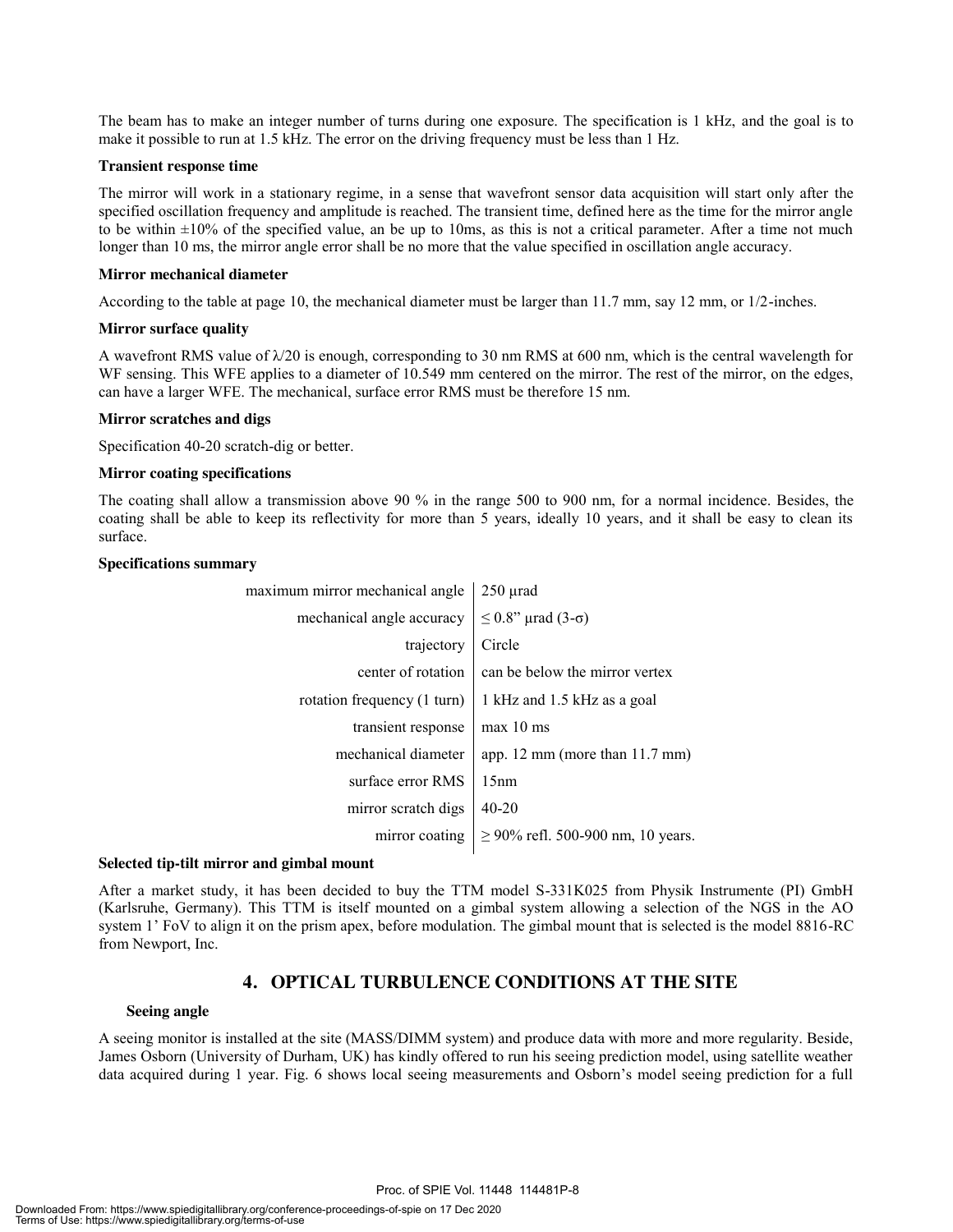year. The predicted and measured seeing distribution are in close agreement, even if the local measurement data set is limited.

From Osborn prediction, it is possible to estimate that the median seeing at the site is 0.9". The best ever seeing is 0.3", and the worse can be higher than 3". AO design shall be done using the median value.



Figure 6: Left : local seeing data distribution for several nights in Autumn. Right : Osborn model seeing prediction for the site. **Coherence time, isoplanatic angle**

The coherence time of optical turbulence is defined as the average time after which the turbulent phase RMS as changed by more than 1 rad. It is an indication of the typical period with which the AO loop must be refreshed. Osborn data shows that the loop period shall be between 1 and 10ms, i.e the loop control frequency shall be in the range 100 Hz to 1'000 Hz. This is in line with classical AO loop frequency values.

The isoplanatic angle is the angular field dimension across which the phase difference is 1 rad maximum. It is an indication of the size of the FoV over which the AO correction will remain relatively similar. On average, it is 2.3" for the site, which is typical for good sites.



Figure 7: Left : coherence time distribution over 1 year; Right : isoplanatic angle distribution over 1 year.

## **5. ADAPTIVE OPTICS SYSTEM SPECIFICATIONS**

#### **Opto-mechanical design specifications**

- The optical design of the system shall limit its size on an area of approximately 1 square meter. The optical fiducial are indicated in Table 1. The AO system shall be installed on an optical table with at least passive damping legs, attached to the Nasmyth platform. The attachment threads on the table will be on a 25 mm square grid.
- The total static WFE RMS without considering the corrective effect of the AO loop must be lower than 200 nm.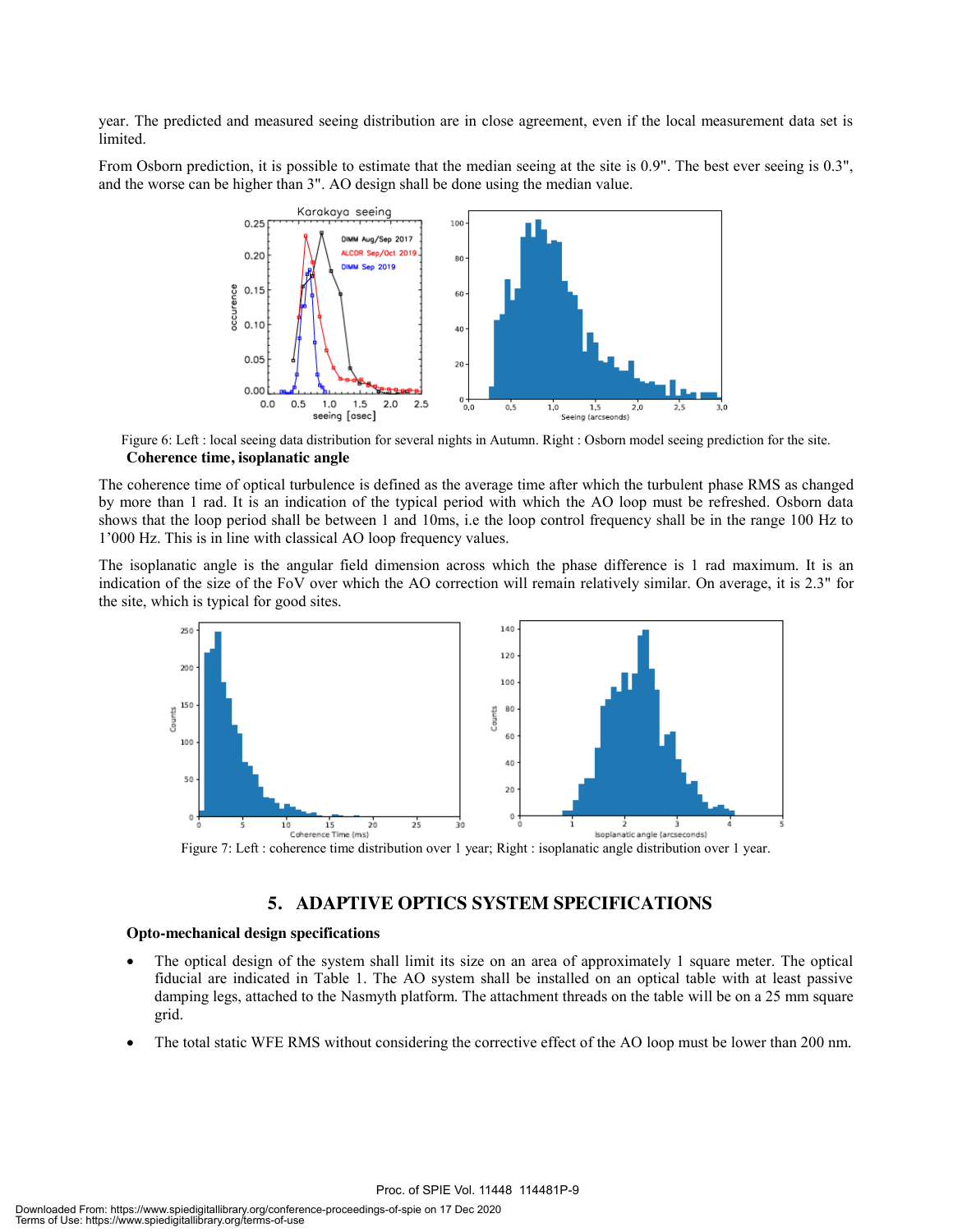- In the domain 600 nm to 900 nm, and up to the WFS detector, the system shall be achromatic, and compensate atmospheric dispersion down to a zenith distance of 70°.
- The pyramid prism shall be a double prism, achromatic in the WFS range 600-900 nm.
- The beam splitter (BS) shall separate the WFS light and the science light at 900 nm. Astigmatism generated by the BS shall be compensated by design (wedge).
- It must be possible to insert, after the BS and in the science beam, a pick-up mirror to send the light to a phase diversity camera, this in order to track non-common path aberrations, and correct them with a DM offset. The phase diversity camera is NOT part of the delivery.
- The science beam shall transmit light up to the end of the K-band.
- x Alignment of the system shall be facilitated by using x-y-z-θx-θy adjustment supports as much as possible for all components of the loop.
- x Off-the-shelf commercial components shall be selected as much as possible. Optical performance shall be met within a temperature range of 10◦C to 20◦C.
- Exit relay optics shall be selected such that it allows the installation of a set of two pick-up mirrors to send the beam to the coronagraph, and get back the filtered beam to the AO exit optical axis, then send the beam to the NIR camera input.
- Total throughput of the system shall be  $\geq$  50% in the science arm, and  $\geq$  30% in the WFS arm.

#### **Control system functionalities**

- The loop shall be able to run at a maximum frequency of 1500 Hz.
- Total technical time lag shall be  $\leq 0.2$  ms.
- The command law shall be an integrator.
- The loop gain and the loop frequency shall be adjustable from a MATLAB, IDL or Python graphical user interface.
- x Static calibration of the WFS using a known defocus of the camera shall be possible: the WFS shall be able to reconstruct the wavefront in true optical units (nm).
- Measurement of the interaction matrix shall be possible, and the control software shall compute the command matrix automatically.
- The number of Eigen modes to correct shall be selectable by the user.
- x A graphical user interface shall allow an intuitive control of the DM and the AO parameters, and the performance of the AO system shall be displayed in real time.

The details of how the pyramid signal must be read and what are the computer specifications for the wavefront reconstruction are described in the next sections.

#### **Control computer and WFS signal reconstruction from detector pixel data**

From the point of view of control, DAG AO is a digital closed loop system (Fig. 8) running at 1.5 kHz (maximum). The error sensor is an optical device (wavefront sensor - WFS) whose output is a vector of real numbers, and the device that is driven is a deformable mirror (DM). The control law is in general a pure integrator, but more sophisticated control scheme can be implemented (Kalman control etc.)

Proc. of SPIE Vol. 11448 114481P-10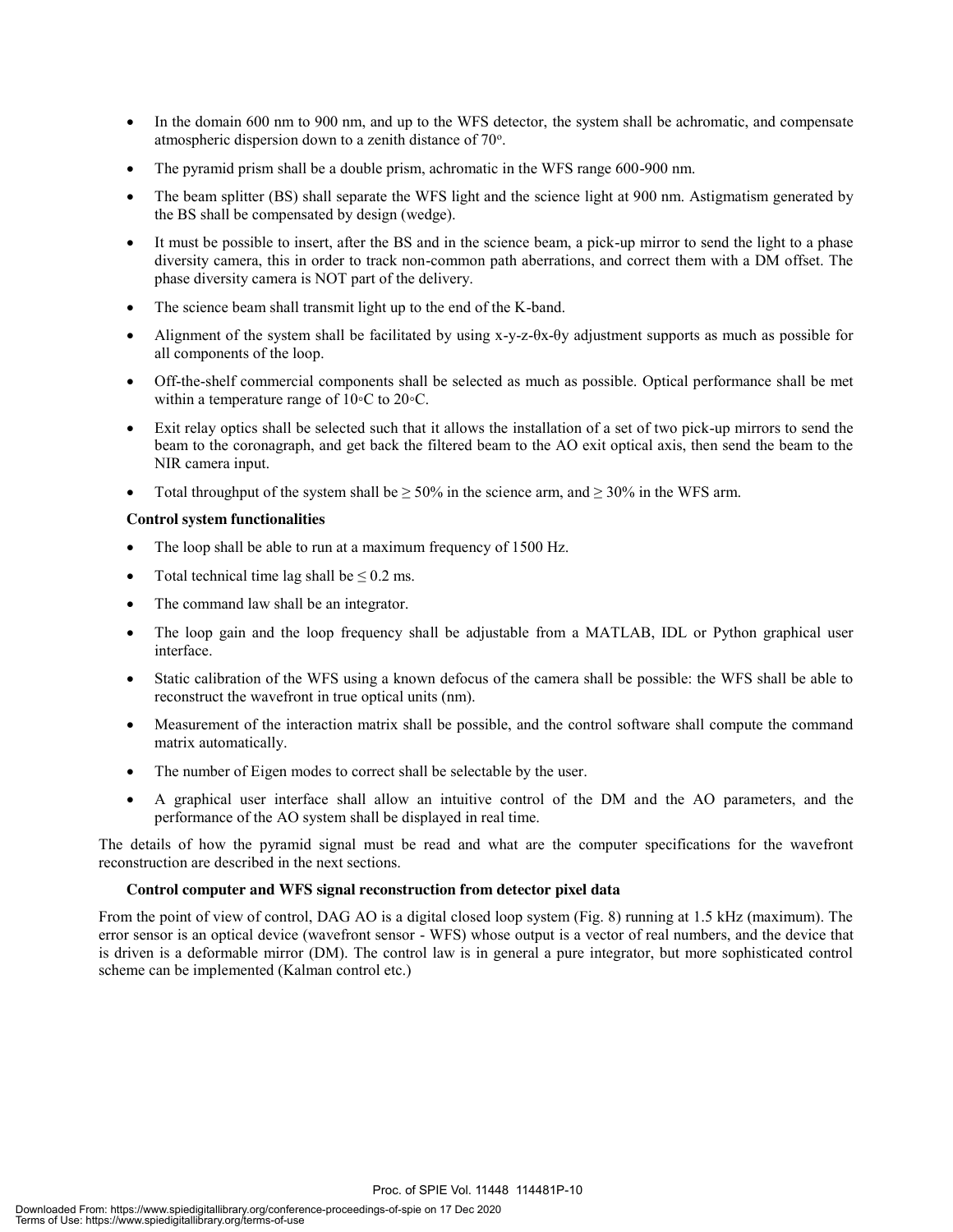

Figure 8: AO loop components. "a" is the atmospheric optical turbulence modes vector, "c" the commands to the DM to compensate "a", and "e" the error vector. Red lines indicates optical quantities, green is for electrical signals, and photon and read noise "n" are blue. "inst" is the science instrument receiving a corrected optical beam. CTR is the control algorithm box, where the raw WFS measurement vector "w" is transformed into a DM command via a control matrix and a control law.

#### **The P-WFS is a slope sensor**

The response of the sensor at low spatial frequency is proportional to the wavefront slope, while it is proportional to the wavefront at high spatial frequencies. The limit between the low and high spatial frequencies is typically given by

$$
fc = 5/D \; m - 1
$$

where  $D$  is the telescope diameter<sup>4</sup>

#### **The raw signal**

the raw signal is made of 4 circular illuminated discs, images of the pupil, named A, B, C, D (1st, 2nd, 3rd and 4th quadrant). The local wavefront slope on a pixel of coordinate i, j is given by

$$
s_{i,j}^x = a \frac{A_{i,j} + D_{i,j} - B_{i,j} - C_{i,j}}{A_{i,j} + D_{i,j} + B_{i,j} + C_{i,j}}
$$
  

$$
s_{i,j}^y = a \frac{A_{i,j} + B_{i,j} - C_{i,j} - D_{i,j}}{A_{i,j} + D_{i,j} + B_{i,j} + C_{i,j}}
$$

where a is a calibration constant which depends on the modulation angle.

In principle there must be 1 pixel / actuator pitch but in the case of DAG AO we need an oversampling of a factor 1.5, so with 468 actuators, with 22 pitch across the pupil, we get 33 pixels. Because we want to separate the 4 pupil images, 20% of the pupil images diameter is enough, so we end up using a square of 66+7=73 pixels on the camera.

#### **AO computer main sequence of operations, from WFS read to DM update**

By main sequence we mean the data flow that shall not be interrupted by any other processes. It starts with the reading of the WFS detector pixels, and ends when sending the commands to the DM. An interruption (data flow or time) in the line would most probably make the AO stop working. We give below the sequence of operations (this might evolve somewhat during the next steps of the loop design but not much).

- 1. reading the wavefront sensor CCD 128-by-128 pixels detector, or most probably reading the 73-by-73 pixels area is enough;
- 2. once the WFS detector is read, start a new WFS exposure;
- 3. selecting the four circular regions-of-interest (ROI) of diameter 33 pixels on the CCD image;
- 4. arranging the pixels in the four A to D images in a set of four vectors ( $\sim a$  to  $\sim d$ ) of about 855 values each (number of pixels in each pupil);
- 5. computing the following signals (vectors of 855 values) where the division is component wise (component per component)
- 6. concatenate the two vectors into a single vector of 1710 values (floating double precision)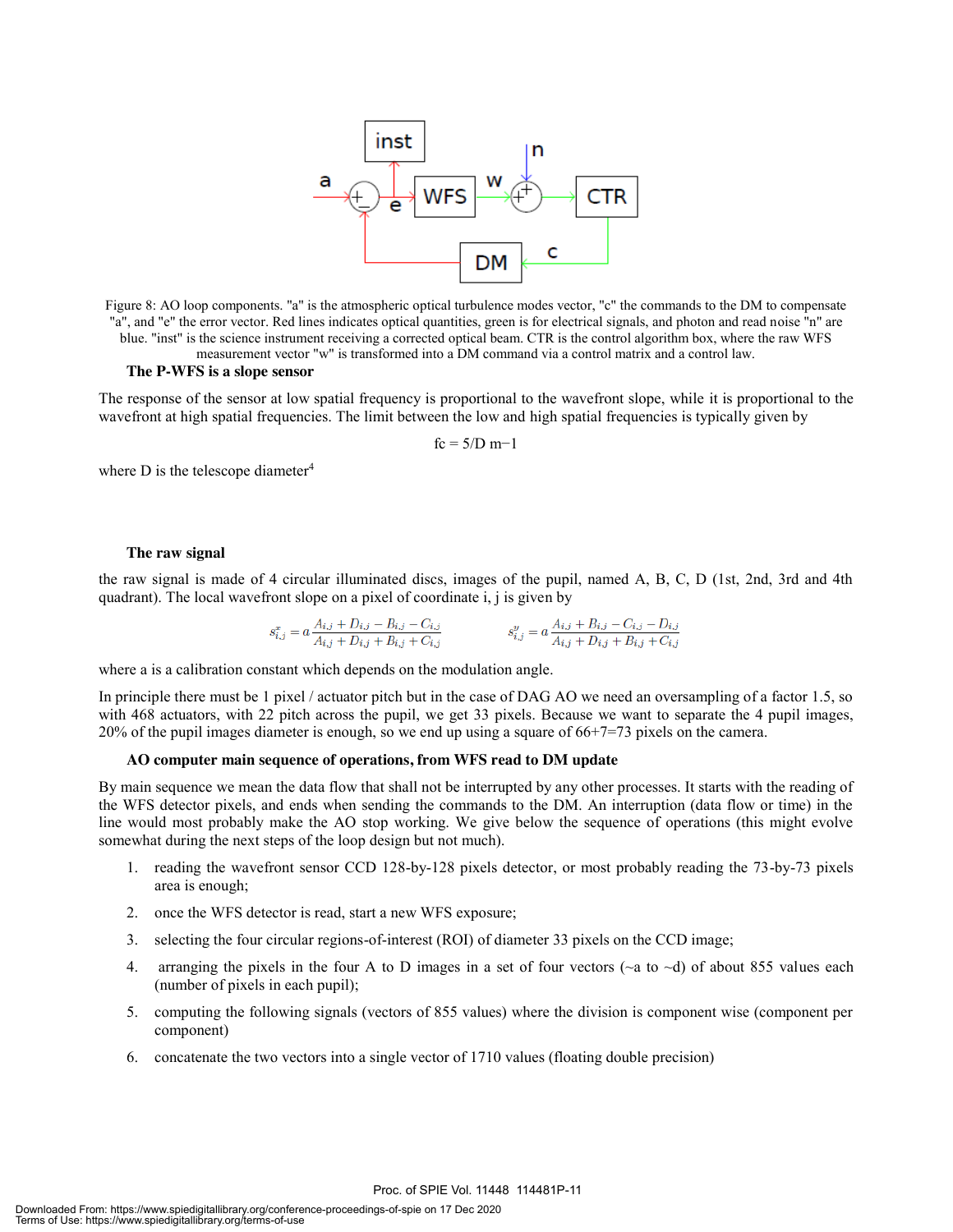- 7. store the new value of  $S<sub>\sim</sub>$  in memory; this can be a parallel process, done while the other operations are executed; this telemetry storage shall not interrupt the main data flow;
- 8. apply a matrix of 468-by-1710 (lines/columns), where 468 is the actuators count, to the S vector and get the error vector, with 468 DM residual commands; in reality the DM commands will not be actuators commands at this stage but modal commands;
- 9. apply a filter vector of dimension 468 to the modes coefficients; this filter will be precomputed from an off-line optimization algorithm that makes use of the saved telemetry to get the best modal gains as a function of the turbulent and natural guide star conditions;
- 10. store the residual commands vector; this can be a parallel process, done while the others operations are executed; this telemetry storage shall not interrupt the main data flow;
- 11. compute the deformable mirror command by applying the following integrator control law to each of the 468 components of the residual error

$$
ci = ci-1 + gm ri
$$

with gm the gain that depends on the component; possibly, a more sophisticated algorithm could be applied at this stage, but this one is a good start;

- 12. transform the modal command vector into the actuators commands vector by applying a square matrix 468-by-468 components;
- 13. apply the command vector to the DM actuators;
- 14. it is clear that the time lag between the end of the WFS reading and the application of the new commands should be smaller or at most equal to the loop period, otherwise the command will not be able to keep its pace with the incoming WFS data; so the total computation loop lag must be lower than  $1/1500$  s i.e 666 µs;
- 15. wait for the WFS exposure to complete;
- 16. start again at point 1.

#### **AO computer secondary sequence of operations**

In parallel to the uninterrupted data flow above, some data processing and display are required about every 10 seconds to serve system diagnostic.

- 1. apply a FFT algorithm and an abs()2 to each component of the error vector to get their temporal power spectrum; the signal is in principle made of 15'000 new samples every 10 seconds;
- 2. adjust a 3 parameters power spectrum model to the data; adjusting the 3 parameters of the model shall take less than 1 second;
- 3. compute the optimal loop gain and frequency from these 3 parameters; there is a model for this and shall take less than 1 second to process;
- 4. apply the new loop gain and frequency as soon as possible, but without interrupting the main data flow (maybe these variables can be updated while waiting for the WFS exposure to complete);
- 5. compute the optical system's response (PSF) using the value of the adjusted model (the response model exist and takes less than 1 second to process); the optical response is by definition the image of a point and shall be displayed on a 256-by-256 matrix on a screen.

#### **Construction of the command matrix**

As with a SH-WFS, everything starts with the measurement of the interaction matrix (or poke matrix or influence matrix). Once the system is well aligned, we push the DM actuators the one after the other and measure the response of the sensor. At this point, there are many options. The simplest is the build a command matrix using a pseudo inverse procedure (for instance using a SVD and ignoring the lowest eigen values) or using a more sophisticated algorithm that considers a priori knowledge of the signal and the noise amplitude.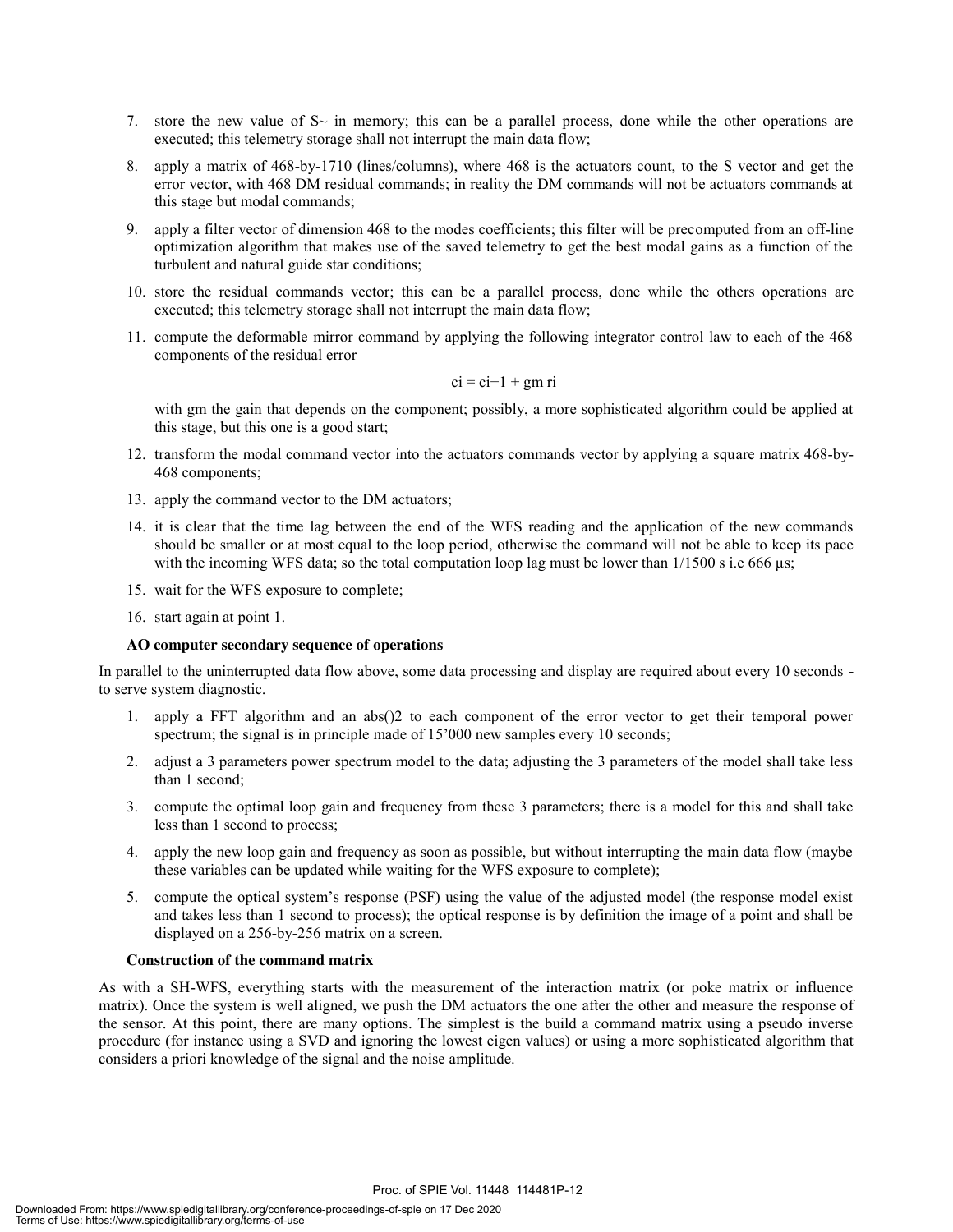The reconstruction method we will use for DAG AO has not been decided yet. For now, a procedure identical to a SH-WFS slope sensor procedure can be applied. In any case, there will be at the beginning of any procedure a measurement of the interaction matrix.

#### **Memory storage needs**

Based on the requirement to keep all the raw WFS data, we need to be able to store, for a period of 6 hours, the S vector made of 1710 lines and as may columns as they are 1.5 kHz measurements for each AO run, i.e., if the AO loop is closed for 6 hours, about 33.5 million of such vectors. At the end of each night, the data are processed for diagnostic purposes and the memory shall be cleared and made ready for the next set of data.

#### **Optical performance specification**

In K-band (2.16 µm), using a 10-th visual magnitude NGS, in median seeing conditions, and with a coherence time of 3 ms, the delivered Strehl ratio shall be 80 % or higher. The tip-tilt shall be lower than 0.1".

# **ADAPTIVE OPTICS OPTICAL DESIGN**

In the optical design of TROIA, several constraints are adapted:

- the exit pupil has to be imaged on the DM (Deformable Mirror);
- the DM diameter is fixed to the DM-468 clear aperture from ALPAO; that means  $\varnothing$ 33 mm;
- x the exit pupil of the telescope has to be imaged on the TT (Tip-Tilt) mirror for the P-WFS modulation;
- the beam has to converge on the pyramid apex;
- x the angle of the beam that arrives onto the pyramid apex is calculated in order to get a diffraction limited PSF size of 2 times the pyramid roof;
- the exit pupil has to be imaged onto the Nuvu EMCCD detector;
- the beam footprint diameter onto the detector has to be defined accordingly to the oversampling criterion

We use off axis parabolas (OAPs) for all our design to reduce the aberrations (compared to lenses). We have added one more constraint on the design which is to have parallel beam arriving or leaving each off axis parabola in order to limit the spherical aberrations.

The fixed parameters are resumed here :

- exit pupil diameter :  $\Phi_{\text{ExfP}} = 727.4046 \text{ mm}$ ;
- distance from the exit pupil to the focal plane :  $ExP-FP = 10338.74$  mm;
- DM diameter :  $\Phi_{DM} = 33.0$  mm;
- pixel size of the Nuvuu EMCCD AO :  $PxSize = 24 \mu m$

In order to design the AO bench we started with the telescope model. Indeed, we would try to compensate for the field of curvature introduced by the mirrors of the telescope with the off-axis parabolas (OAP) of the AO. The Zemax model of the telescope shows a curvature radius of about 1255 mm.

We needed to image the pupil on the TT modulation mirror. Moreover, we know that to compensate for the aberration introduced by OAP0 we can use an OAP1 with the same focal length. The F/D ratio would stay the same as the telescope one which is favorable for the science path.

In order to avoid to send back the beam on the focal plane and because we would like to place the dichroic nearby the intermediate focal plane, we fold the beam after the DM with a flat mirror.

We wanted to introduce a dichroic membrane nearby the intermediate focal plane to reduce its diameter. Then a folding mirror is added to send the light to the instruments. This allows avoiding a large incidence angle on the dichroic which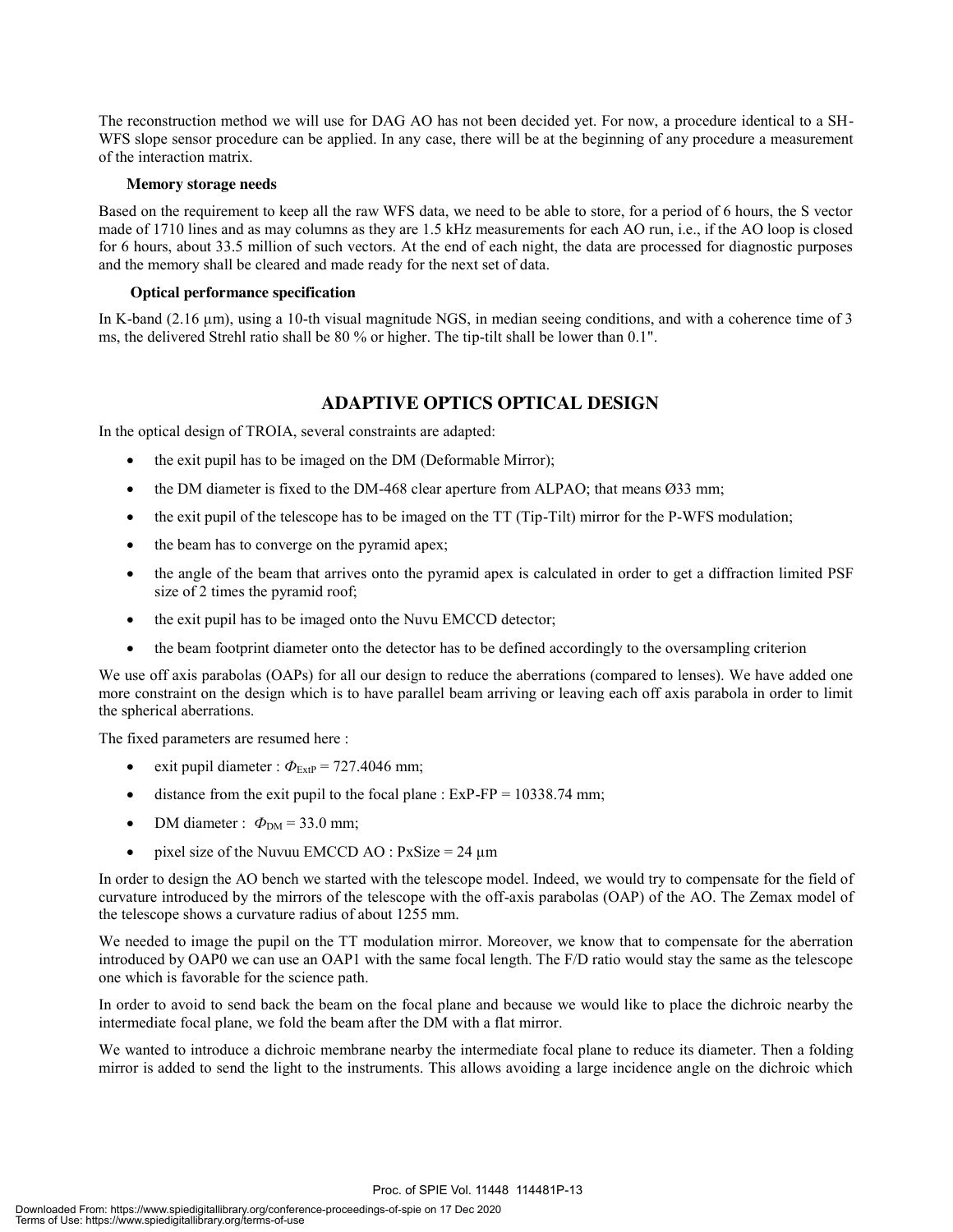would generate a large reflection loss due to polarization. The dichroic tilt angle is set to 20°and in order to send the beam collinear to the output of the telescope, the folding mirror is put at 7°of tilt.

In order to correct for the atmospheric chromatic dispersion we needed to introduce an ADC (Atmospheric Dispersion Compensator) in our system. This one has to be as close as possible to a pupil plane so to avoid to reimage the pupil and add optical surfaces we choose to insert it arount the TT modulation mirror.

The detector is the Nuvu EMCCD with 1282 pixels and a pixel size of 24  $\mu$ m. We have to sample the beam with at least 1 pixel per actuator. In order to relax the alignment specifications we can oversample the beam (oversampling of 1.5 should be enough).

The pupil had to be imaged on the camera through a relay lens. The pyramid does not act for the ray tracing and so the optical design, it separates the beam in four images only. We can look for the on-axis rays to dimension the relay lens and its position. In order to play with the variables and have a direct result of what could be done or not, we used a sketch on the drawing software SolidWorks. Then, when we find something roughly fine we introduce the values in Zemax and optimize the distances in order to find the proper pupil plane and diameter.

The natural guide star selection in the FoV is made using a XYZ stage where the WFS path is mounted. The TT modulation mirror is on a pupil plane so it can modulate the beam around the apex of the pyramid irrespectively of the star position. However, the pyramid has to be placed at the star focus in the FoV. The XY stage allows the NGS selection while the Z axis allows realigning the pupil when needed.



Figure 9: Zemax model of the entire optical train

## **SUMMARY**

This paper mainly focused on the design roadmap of TROIA that has been built for the 4m class VIS/IR Eastern Anatolia Observatory's DAG Telescope. Although this roadmap is given for DAG, it can also be applied by the other AO system designers in the future.

While the technical details of TROIA, i.e. the flexible AO system approach, optical design details, and ADC design are presented by "Towards a flexible adaptive optics concept for the new 4m Turkish observatory", "Optical design of the adaptive optics system for DAG, the new 4 m Turkish telescope", and "Optical design of an atmospheric dispersion compensator for the DAG-AO system", the authors would like to mainly focus and define the overall requirements to be considered for any future AO system.